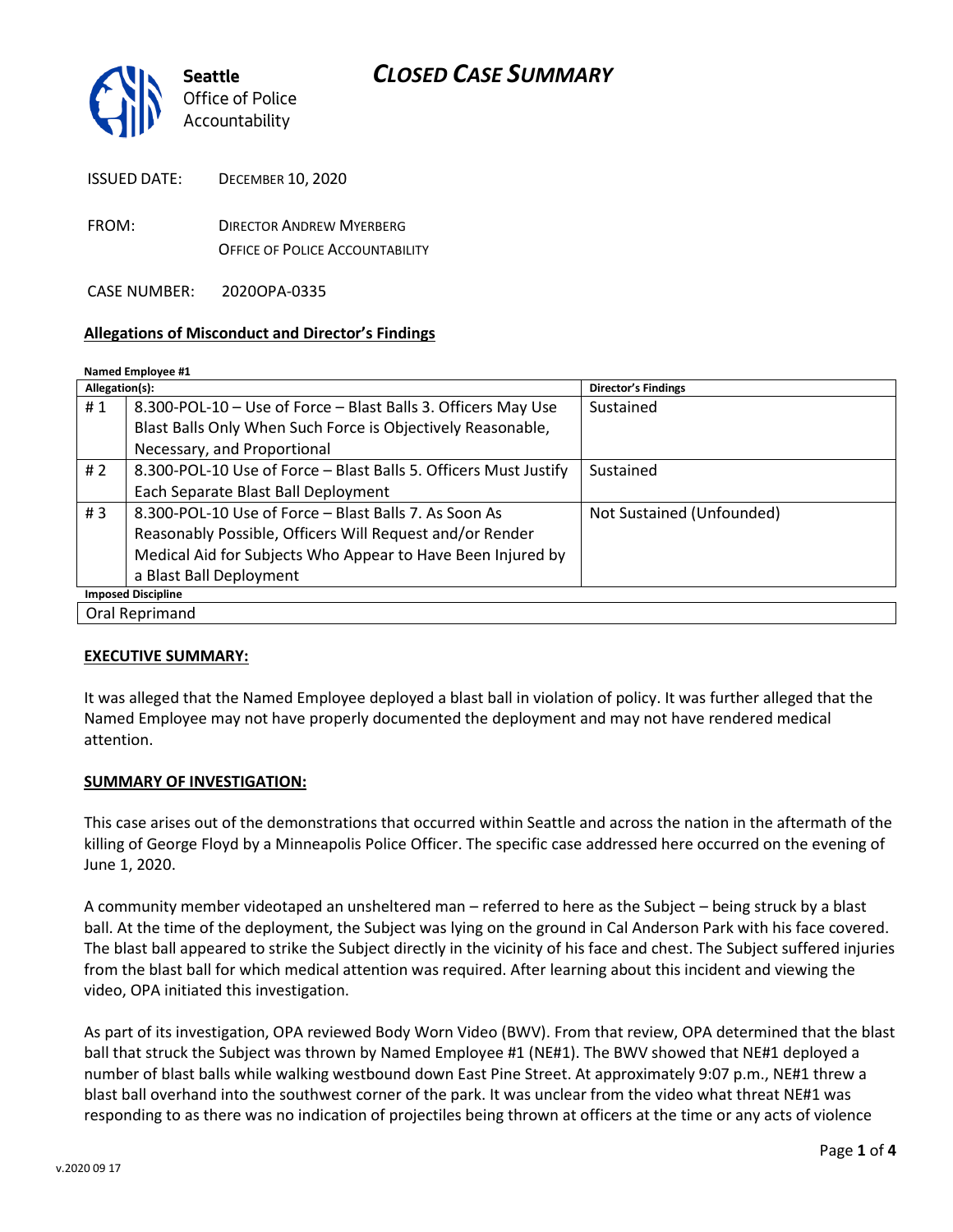

## *CLOSED CASE SUMMARY*

OPA CASE NUMBER: 2020OPA-0335

occurring in that vicinity of the park. The blast ball detonated, and movement of an individual could be seen. From cross-referencing this BWV with other video, including that taken by the community member, OPA was able to verify that this individual was the Subject.

OPA reviewed the use of force report completed by NE#1. In that report, he wrote: "I deployed several blast balls and CS munitions while dispersing an assaultive crowd westbound from 11th/Pine then northbound from 11th/Pine." NE#1 did not detail each specific deployment, provide a basis for why each was appropriate, and/or explain why overhand throws were warranted.

OPA also reviewed the training provided to officers on blast ball deployment. As part of that training, officers were advised on the five P's: palm, prep, peek, pull, and pitch/place. Relevant to this case, "peek" refers to the prohibition on "blind" deployments. This portion of the training stated the following: "You must look or peek and identify where you intend to deploy the blast ball. No blind deployments. This is the most important step of the five P's, because blind deployments are not an option."

OPA interviewed NE#1. He asserted that the use of force was warranted given that the officers were trying to disperse an assaultive crowd. He said that the area of the fence was a weak spot for them and that he believed that projectiles were coming from that location. NE#1 said that he did not aim the blast ball at the Subject and that the blast ball striking him was unintentional. NE#1 could not recall what his specific target was at that time, but he assumed that it was to the west of the Subject. NE#1 denied that he engaged in a blind deployment. He said that his target was not the bush area where the Subject was but was to the west. He asserted that his throw was inaccurate and was due to fatigue, the chaotic situation, the amount of gear he was wearing at the time, and his lack of athleticism.

### **ANALYSIS AND CONCLUSIONS:**

### **Named Employee #1 - Allegation #1**

### *8.300 – POL – 10 Use of Force – Blast Balls 3. Officers May Use Blast Balls Only When Such Force is Objectively Reasonable, Necessary, and Proportional*

SPD Policy 8.300-POL-10 governs the use of blast balls. SPD Policy 8.300-POL-10(3) generally provides for when such force is appropriate. It states that the use must be objectively reasonable, necessary, and proportional. (SPD Policy 8.300-POL-10(3).) This section of the policy further directs that: "When feasible, officers shall avoid deploying blast balls in the proximity of people who are not posing a risk to public safety or property." (*Id*.) Lastly, SPD Policy 8.300- POL-10(4) instructs that: "The preferred method of blast ball deployment is low deployment ('bowling style'). Officers may use a high deployment ('overhand throw') when the need for a farther deployment or the need to get around an obstruction outweighs the risk created by the separating sub-munition."

OPA finds that NE#1's blast ball deployment violated policy in two main respects. First, OPA finds that NE#1 deployed the blast ball in the proximity of individuals who were not posing a risk to public safety or property. As indicated above, there was no indication from the BWV that individuals in the area where NE#1 threw the blast ball were actively throwing projectiles at officers. Indeed, the blast ball ultimately struck an innocent person. Second, OPA finds that NE#1's use of an overhand throw was unduly risky under the circumstances. In furtherance of this finding, OPA concludes that NE#1 did not satisfy the "peek" element of his training. He threw a blast ball in an area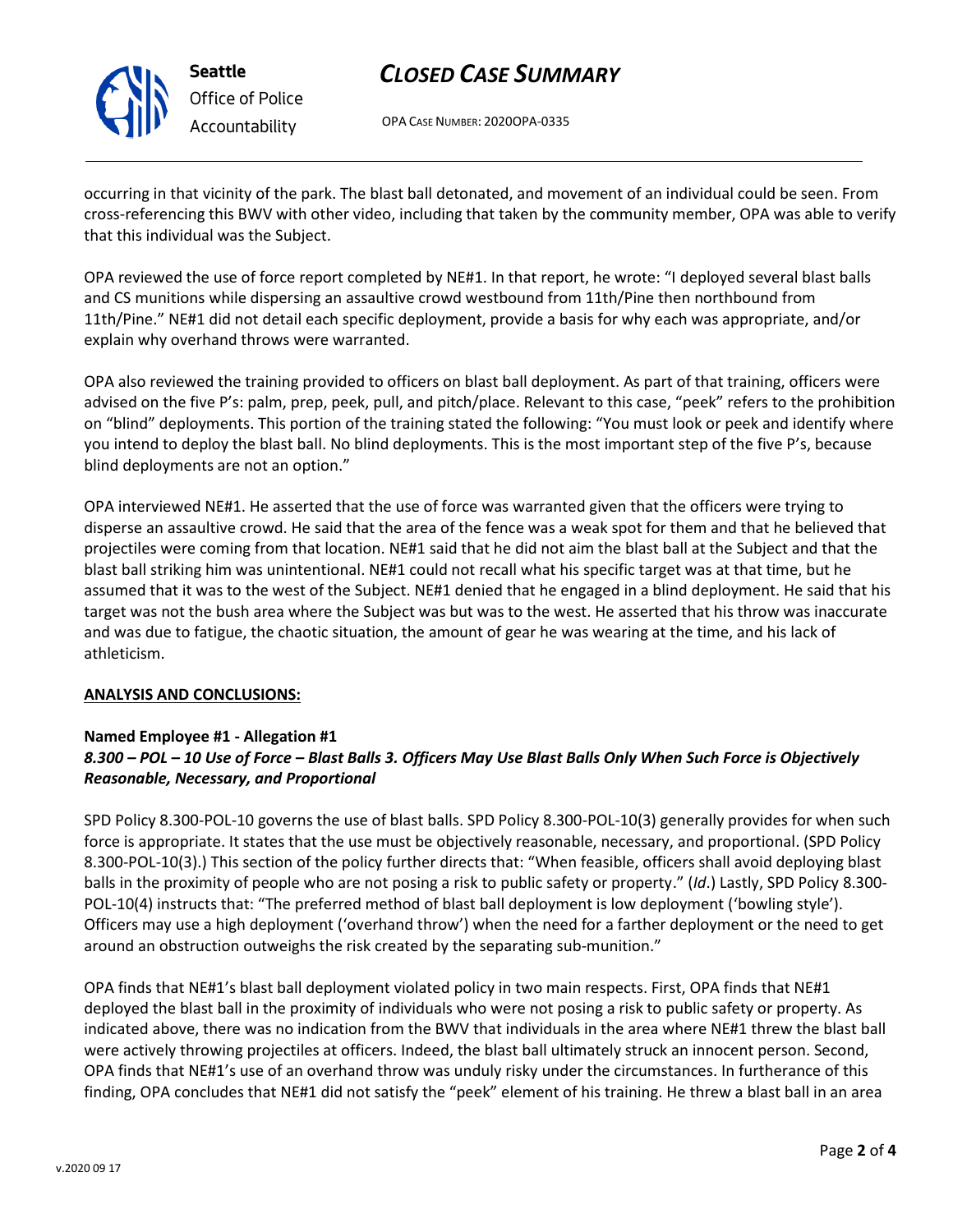

## **Seattle** *Office of Police Accountability*

## *CLOSED CASE SUMMARY*

OPA CASE NUMBER: 2020OPA-0335

that was obstructed, at least in part, and in which he could not see if there were any innocent parties present. As indicated in the training, such blind deployments are simply not an option and, thus, violate policy.

While OPA has no doubt that NE#1 did not intend to target the Subject and he expressed his regret for this at his OPA interview, the fact remains that this occurred because he engaged in a risky overhand deployment without complete knowledge of where he threw the blast ball. The circumstances of this incident and the other mitigating factors cited by NE#1 go towards the level of discipline but do not change OPA's conclusion that he acted contrary to policy. Accordingly, OPA recommends that this allegation be Sustained.

Recommended Finding: **Sustained**

### **Named Employee #1 - Allegation #2** *8.300-POL-10 Use of Force – Blast Balls 5. Officers Must Justify Each Separate Blast Ball Deployment*

SPD Policy 8.300-POL-10(5) requires that officers justify each separate blast ball deployment. In addition, where officers deploy blast balls overhand, SPD Policy 8.300-POL-10(3) states that: "Officers must document their deployment method and the reasoning for using such in their use-of-force report."

As indicated above, when documenting his multiple blast ball deployments from the date in question, including several that were overhand, NE#1 provided no detail. He did not itemize the number of deployments, where they occurred, when they occurred, who was in the vicinity at the time, or why each one was made. Moreover, he did not itemize which blast balls were thrown overhand and, where this was the case, what justified those deployments.

At his OPA interview, NE#1 recognized that he did not detail each deployment and he cited as reasons for this the number of deployments and long shifts over continuous days. He stated that, had his chain of command needed more information, they could have sent the case back to him and he would have supplemented his reports. The problem with this explanation, however, is that, given the dearth of information provided by NE#1, the chain of command would simply not have known enough to ask for more information. Indeed, without OPA becoming aware of the video recorded by the community member, it is possible that this deployment and the striking of the Subject may not ever have been fully fleshed out. This is the exact purpose of use of force reports – to provide sufficient information to allow for the critical review of the force. This is crucial to maintaining compliance with the Consent Decree and is particularly important where the force is of a relatively high level, such as the use of blast balls.

For these reasons, OPA recommends that this allegation be Sustained.

### Recommended Finding: **Sustained**

### **Named Employee #1 - Allegation #3**

### *8.300-POL-10 Use of Force – Blast Balls 7. As Soon As Reasonably Possible, Officers Will Request and/or Render Medical Aid for Subjects Who Appear to Have Been Injured by a Blast Ball Deployment*

SPD Policy 8.300-POL-10(7) states that: "As soon as reasonably possible, officers will request and/or render medical aid for subjects who appear to have been injured by a blast ball deployment."